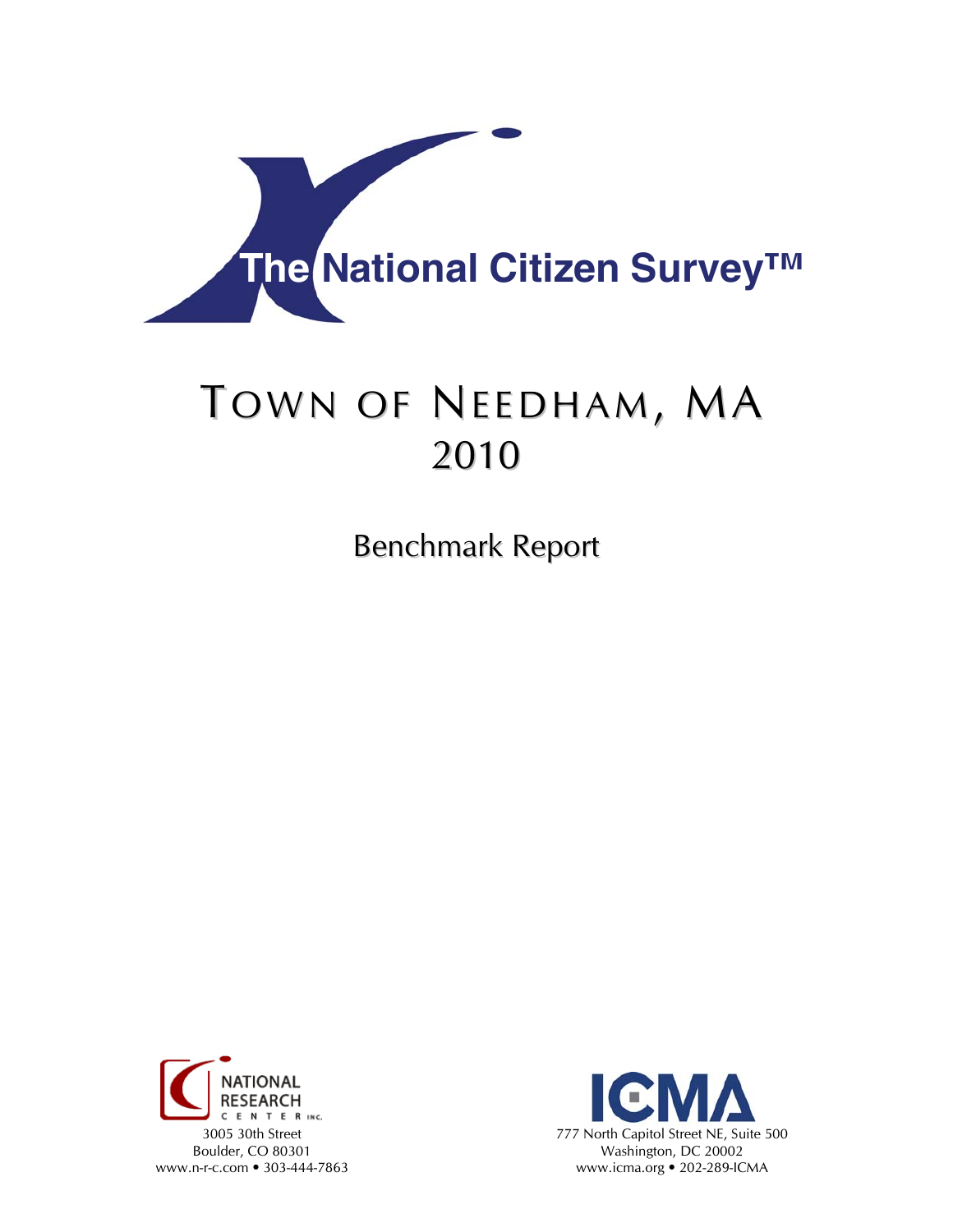## **CONTENTS**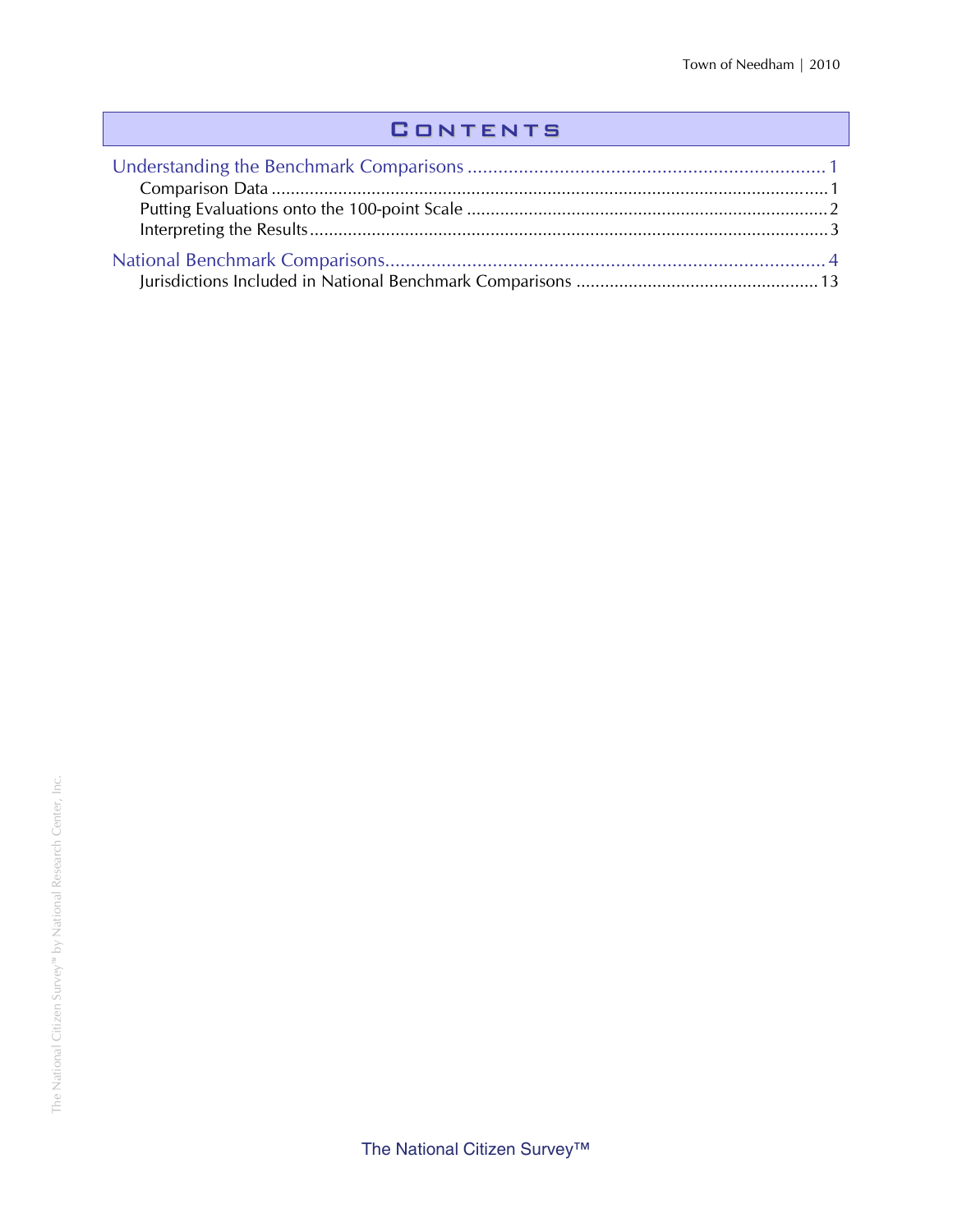## Understanding the Benchmark **COMPARISONS**

## **COMPARISON DATA**

NRC's database of comparative resident opinion is comprised of resident perspectives gathered in citizen surveys from approximately 500 jurisdictions whose residents evaluated local government services and gave their opinion about the quality of community life. The comparison evaluations are from the most recent survey completed in each jurisdiction; most communities conduct surveys every year or in alternating years. NRC adds the latest results quickly upon survey completion, keeping the benchmark data fresh and relevant.

The jurisdictions in the database represent a wide geographic and population range as shown in the table below.

| <b>Jurisdiction Characteristic</b> | <b>Percent of Jurisdictions</b> |
|------------------------------------|---------------------------------|
| <b>Region</b>                      |                                 |
| West Coast <sup>1</sup>            | 16%                             |
| West <sup>2</sup>                  | 20%                             |
| North Central West <sup>3</sup>    | 10%                             |
| North Central East <sup>4</sup>    | 13%                             |
| South Central <sup>5</sup>         | 7%                              |
| South <sup>6</sup>                 | 26%                             |
| Northeast West <sup>7</sup>        | 3%                              |
| Northeast East <sup>8</sup>        | 4%                              |
| Population                         |                                 |
| Less than $40,000$                 | 45%                             |
| 40,000 to 74,999                   | 20%                             |
| 75,000 to 149,000                  | 17%                             |
| 150,000 or more                    | 19%                             |

 $\overline{a}$ <sup>1</sup> Alaska, Washington, Oregon, California, Hawaii

<sup>2</sup> Montana, Idaho, Wyoming, Colorado, Utah, Nevada, Arizona, New Mexico

<sup>3</sup> North Dakota, South Dakota, Nebraska, Kansas, Iowa, Missouri, Minnesota

<sup>4</sup> Illinois, Indiana, Ohio, Michigan, Wisconsin

<sup>5</sup> Oklahoma, Texas, Louisiana, Arkansas

<sup>6</sup> West Virginia, Virginia, Kentucky, Tennessee, Mississippi, Alabama, Georgia, Florida, South Carolina, North Carolina, Maryland,

Delaware, Washington DC

<sup>7</sup> New York, Pennsylvania, New Jersey

<sup>&</sup>lt;sup>8</sup> Connecticut, Rhode Island, Massachusetts, New Hampshire, Vermont, Maine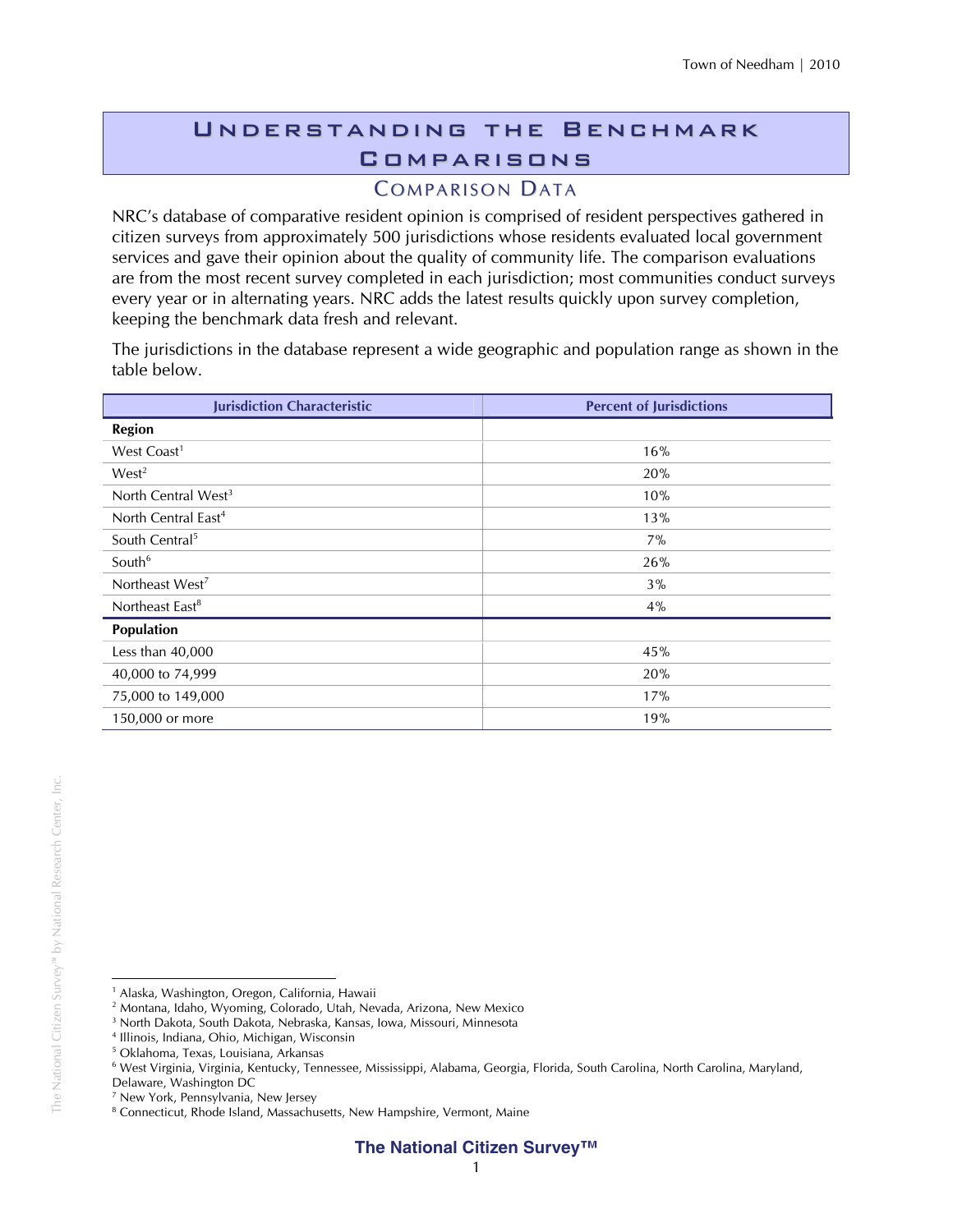## PUTTING EVALUATIONS ONTO THE 100-POINT SCALE

Although responses to many of the evaluative questions were made on a four point scale with 1 representing the best rating and 4 the worst, the benchmarks are reported on a common scale where 0 is the worst possible rating and 100 is the best possible rating. The 95 percent confidence interval around an average score on the 100-point scale is no greater than plus or minus three points based on all respondents.

The 100-point scale is not a percent. It is a conversion of responses to an average rating. Each response option is assigned a value that is used in calculating the average score. For example, "excellent" = 100, "good" = 67, "fair" = 33 and "poor" = 0. If everyone reported "excellent," then the average rating would be 100 on the 100-point scale. Likewise, if all respondents gave a "poor", the result would be 0 on the 100-point scale. If half the respondents gave a score of "excellent" and half gave a score of "poor," the average would be in the middle of the scale (like the center post of a teeter totter) between "fair" and "good." An example of how to convert survey frequencies into an average rating appears below.

| How do you rate the community as a place to live? |                                      |                                                                  |                                            |                                             |                                                       |                                                      |  |  |
|---------------------------------------------------|--------------------------------------|------------------------------------------------------------------|--------------------------------------------|---------------------------------------------|-------------------------------------------------------|------------------------------------------------------|--|--|
| <b>Response</b><br>option                         | <b>Total with</b><br>"don't<br>know" | <b>Step1: Remove the</b><br>percent of "don't<br>know" responses | <b>Total</b><br>without<br>"don't<br>know" | Step 2:<br><b>Assign</b><br>scale<br>values | Step 3: Multiply<br>the percent by<br>the scale value | Step 4: Sum<br>to calculate<br>the average<br>rating |  |  |
| Excellent                                         | 36%                                  | $=$ 36 $\div$ (100-5) $=$                                        | 38%                                        | 100                                         | $=$ 38% x 100 $=$                                     | 38                                                   |  |  |
| Good                                              | 42%                                  | $= 42 \div (100-5) =$                                            | 44%                                        | 67                                          | $= 44\% \times 67 =$                                  | 30                                                   |  |  |
| Fair                                              | 12%                                  | $= 12 \div (100-5) =$                                            | 13%                                        | 33                                          | $= 13\% \times 33 =$                                  | 4                                                    |  |  |
| Poor                                              | $5\%$                                | $= 5 \div (100-5) =$                                             | $5\%$                                      | $\mathbf{0}$                                | $= 5\% \times 0 =$                                    | $\Omega$                                             |  |  |
| Don't know                                        | $5\%$                                |                                                                  |                                            |                                             |                                                       |                                                      |  |  |
| Total                                             | 100%                                 |                                                                  | 100%                                       |                                             |                                                       | 72                                                   |  |  |

#### Example of Converting Responses to the 100-point Scale

#### **How do you rate the community as a place to live?**



#### **The National Citizen Survey™**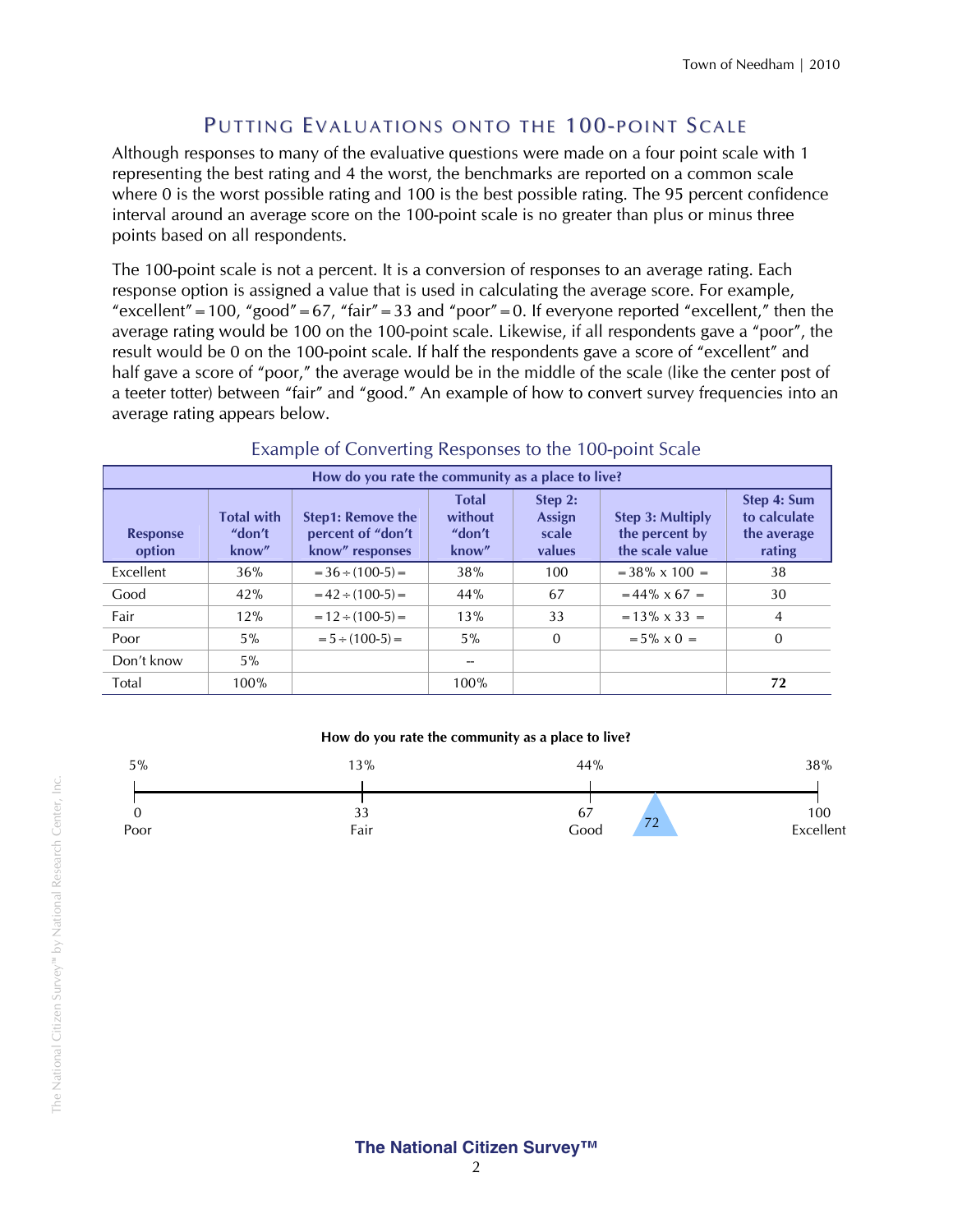#### INTERPRETING THE RESULTS

Average ratings are compared when similar questions are included in NRC's database, and there are at least five jurisdictions in which the question was asked. Where comparisons are available, three numbers are provided in the table. The first column is your jurisdiction's rating on the 100 point scale. The second column is the rank assigned to your jurisdiction's rating among jurisdictions where a similar question was asked. The third column is the number of jurisdictions that asked a similar question. The final column shows the comparison of your jurisdiction's average rating to the benchmark.

Where comparisons for quality ratings were available, the Town of Needham's results were generally noted as being "above" the benchmark, "below" the benchmark or "similar" to the benchmark. For some questions – those related to resident behavior, circumstance or to a local problem – the comparison to the benchmark is designated as "more," "similar" or "less" (for example, the percent of crime victims, residents visiting a park or residents identifying code enforcement as a problem.) In instances where ratings are considerably higher or lower than the benchmark, these ratings have been further demarcated by the attribute of "much," (for example, "much less" or "much above"). These labels come from a statistical comparison of the Town of Needham's rating to the benchmark where a rating is considered "similar" if it is within the margin of error; "above," "below," "more" or "less" if the difference between your jurisdiction's rating and the benchmark is greater the margin of error; and "much above," "much below," "much more" or "much less" if the difference between your jurisdiction's rating and the benchmark is more than twice the margin of error.

This report contains benchmarks at the national level.

#### **The National Citizen Survey™**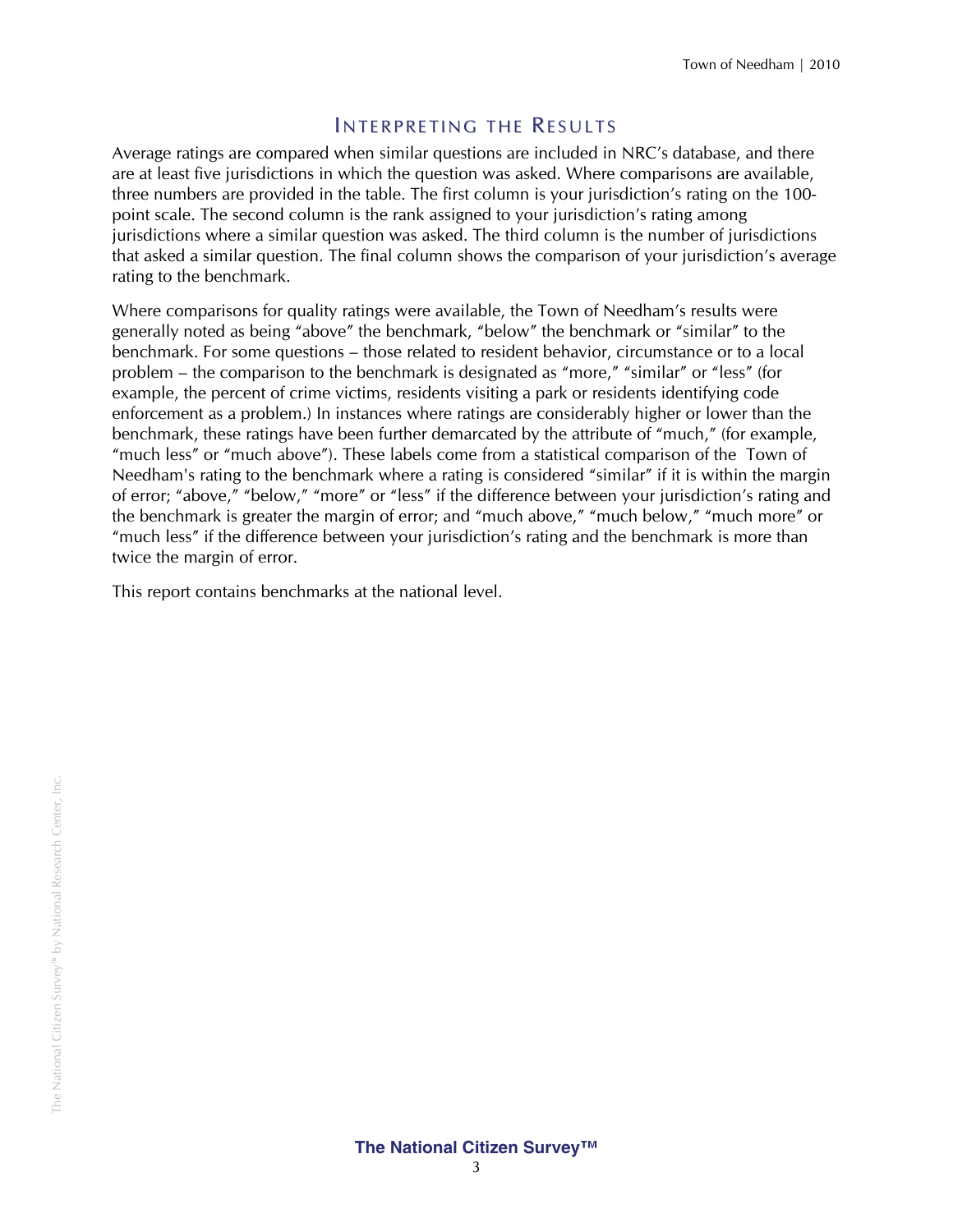## National Benchmark Comparisons

| <b>Overall Community Quality Benchmarks</b>        |                                  |      |                                                  |                                          |  |
|----------------------------------------------------|----------------------------------|------|--------------------------------------------------|------------------------------------------|--|
|                                                    | <b>Needham</b><br>average rating | Rank | <b>Number of Jurisdictions</b><br>for Comparison | <b>Comparison to</b><br><b>benchmark</b> |  |
| Overall quality of life in Needham                 | 81                               | 14   | 381                                              | Much above                               |  |
| Your neighborhood as place to live                 | 83                               | 5    | 254                                              | Much above                               |  |
| Needham as a place to live                         | 85                               | 18   | 325                                              | Much above                               |  |
| Recommend living in Needham to<br>someone who asks | 89                               | 9    | 130                                              | Much above                               |  |
| Remain in Needham for the next<br>five years       | 85                               | 11   | 129                                              | Much above                               |  |

| <b>Community Transportation Benchmarks</b>     |                           |      |                                                         |                                          |  |  |
|------------------------------------------------|---------------------------|------|---------------------------------------------------------|------------------------------------------|--|--|
|                                                | Needham average<br>rating | Rank | <b>Number of Jurisdictions for</b><br><b>Comparison</b> | <b>Comparison to</b><br><b>benchmark</b> |  |  |
| Ease of car travel in Needham                  | 66                        | 16   | 242                                                     | Much above                               |  |  |
| Ease of bus travel in Needham                  | 41                        | 107  | 175                                                     | Similar                                  |  |  |
| Ease of rail or subway travel by<br>in Needham | 68                        | 12   | 46                                                      | Much above                               |  |  |
| Ease of bicycle travel in<br>Needham           | 53                        | 82   | 241                                                     | Much above                               |  |  |
| Ease of walking in Needham                     | 69                        | 30   | 241                                                     | Much above                               |  |  |
| Availability of paths and<br>walking trails    | 49                        | 82   | 131                                                     | Below                                    |  |  |
| Traffic flow on major streets                  | 47                        | 72   | 194                                                     | Above                                    |  |  |

| <b>Frequency of Bus Use Benchmarks</b>                                                                                            |  |  |  |  |  |  |
|-----------------------------------------------------------------------------------------------------------------------------------|--|--|--|--|--|--|
| <b>Number of Jurisdictions for</b><br><b>Comparison to</b><br>Needham average<br>benchmark<br>rating<br><b>Comparison</b><br>Rank |  |  |  |  |  |  |
| Ridden a local bus within<br>Needham<br>Much less<br>106<br>147                                                                   |  |  |  |  |  |  |

| <b>Drive Alone Benchmarks</b>                                                                                                     |    |     |     |           |  |
|-----------------------------------------------------------------------------------------------------------------------------------|----|-----|-----|-----------|--|
| <b>Needham</b><br><b>Number of Jurisdictions</b><br><b>Comparison to</b><br>benchmark<br>Rank<br>for Comparison<br>average rating |    |     |     |           |  |
| Average percent of work commute<br>trips made by driving alone                                                                    | 64 | 102 | 126 | Much less |  |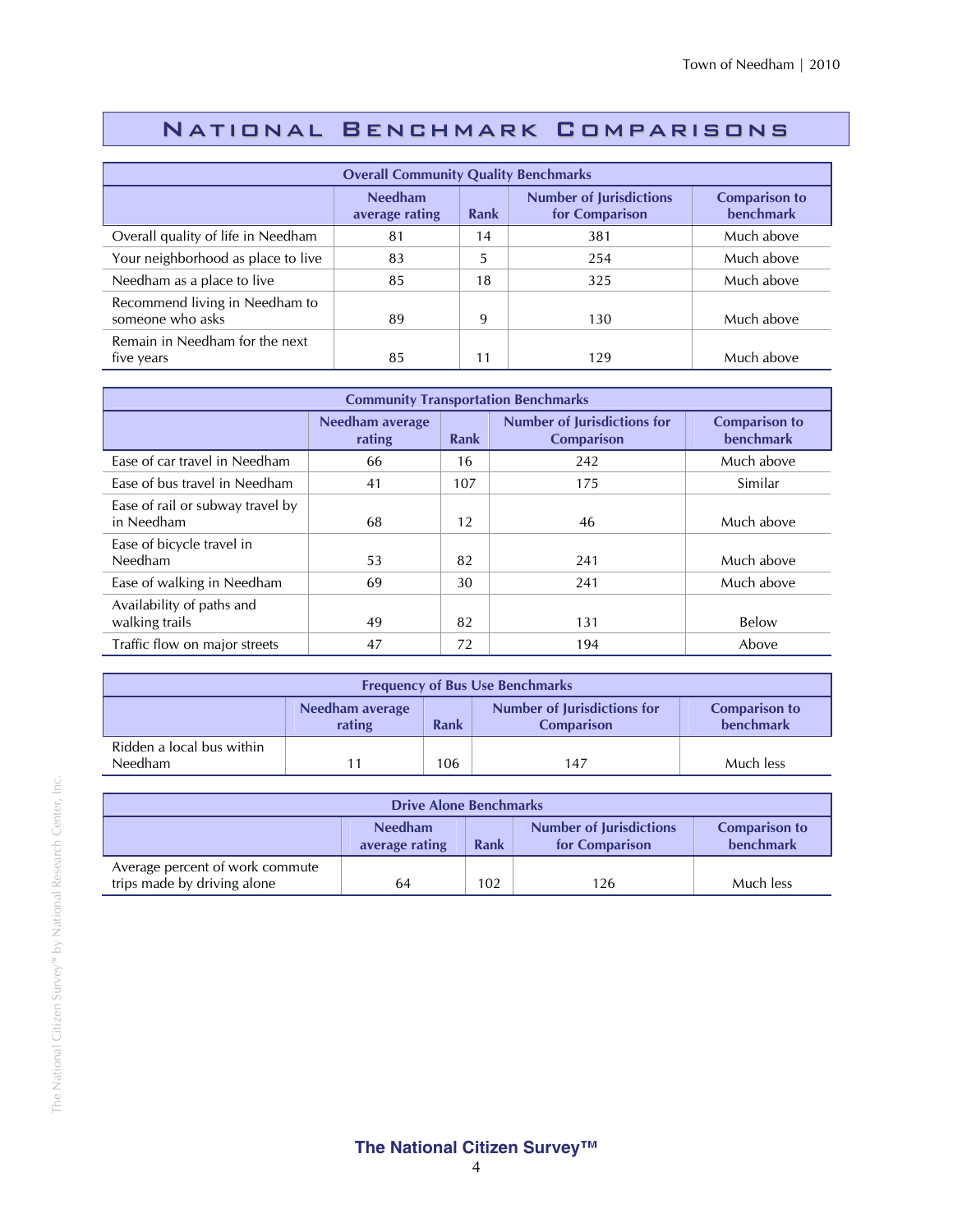| <b>Transportation and Parking Services Benchmarks</b> |                           |             |                                                         |                                          |  |  |
|-------------------------------------------------------|---------------------------|-------------|---------------------------------------------------------|------------------------------------------|--|--|
|                                                       | Needham average<br>rating | <b>Rank</b> | <b>Number of Jurisdictions for</b><br><b>Comparison</b> | <b>Comparison to</b><br><b>benchmark</b> |  |  |
| Street repair                                         | 42                        | 222         | 381                                                     | Similar                                  |  |  |
| Street cleaning                                       | 55                        | 155         | 264                                                     | Similar                                  |  |  |
| Street lighting                                       | 57                        | 104         | 280                                                     | Above                                    |  |  |
| Snow removal                                          | 56                        | 124         | 240                                                     | Similar                                  |  |  |
| Sidewalk maintenance                                  | 45                        | 167         | 244                                                     | Below                                    |  |  |
| Traffic signal timing                                 | 51                        | 46          | 187                                                     | Above                                    |  |  |
| Bus or transit services                               | 56                        | 64          | 194                                                     | Much above                               |  |  |
| Amount of public<br>parking                           | 46                        | 81          | 177                                                     | Similar                                  |  |  |

| <b>Housing Characteristics Benchmarks</b>                                                                                         |     |     |     |            |  |  |
|-----------------------------------------------------------------------------------------------------------------------------------|-----|-----|-----|------------|--|--|
| <b>Number of Jurisdictions for</b><br><b>Comparison to</b><br>Needham average<br>benchmark<br>rating<br><b>Comparison</b><br>Rank |     |     |     |            |  |  |
| Availability of affordable<br>quality housing                                                                                     | 35  | 193 | 272 | Below      |  |  |
| Variety of housing options                                                                                                        | -47 | 97  |     | Much below |  |  |

| <b>Housing Costs Benchmarks</b>                                                                                                   |    |     |     |           |  |  |
|-----------------------------------------------------------------------------------------------------------------------------------|----|-----|-----|-----------|--|--|
| <b>Needham</b><br><b>Number of Jurisdictions</b><br><b>Comparison to</b><br>benchmark<br>for Comparison<br>Rank<br>average rating |    |     |     |           |  |  |
| Experiencing housing costs stress<br>(housing costs 30% or MORE of                                                                |    |     |     |           |  |  |
| income)                                                                                                                           | 26 | 107 | 123 | Much less |  |  |

| <b>Built Environment Benchmarks</b>                               |                                                                                                                                          |    |     |       |  |  |  |
|-------------------------------------------------------------------|------------------------------------------------------------------------------------------------------------------------------------------|----|-----|-------|--|--|--|
|                                                                   | <b>Number of Jurisdictions for</b><br><b>Comparison to</b><br>Needham average<br><b>benchmark</b><br>rating<br>Rank<br><b>Comparison</b> |    |     |       |  |  |  |
| Quality of new development<br>in Needham                          | 56                                                                                                                                       | 78 | 208 | Above |  |  |  |
| Overall appearance of<br>Needham<br>Much above<br>65<br>68<br>292 |                                                                                                                                          |    |     |       |  |  |  |

| <b>Population Growth Benchmarks</b>                                                                                                      |  |     |     |           |  |  |
|------------------------------------------------------------------------------------------------------------------------------------------|--|-----|-----|-----------|--|--|
| <b>Number of Jurisdictions for</b><br><b>Comparison to</b><br>Needham average<br>benchmark<br>rating<br><b>Rank</b><br><b>Comparison</b> |  |     |     |           |  |  |
| Population growth seen as<br>too fast                                                                                                    |  | 143 | 208 | Much less |  |  |

| <b>Nuisance Problems Benchmarks</b>                                                                                                      |  |     |     |           |  |
|------------------------------------------------------------------------------------------------------------------------------------------|--|-----|-----|-----------|--|
| <b>Number of Jurisdictions</b><br><b>Needham</b><br><b>Comparison to</b><br>benchmark<br><b>Rank</b><br>for Comparison<br>average rating |  |     |     |           |  |
| Run down buildings, weed lots and<br>junk vehicles seen as a "major" problem                                                             |  | 194 | 199 | Much less |  |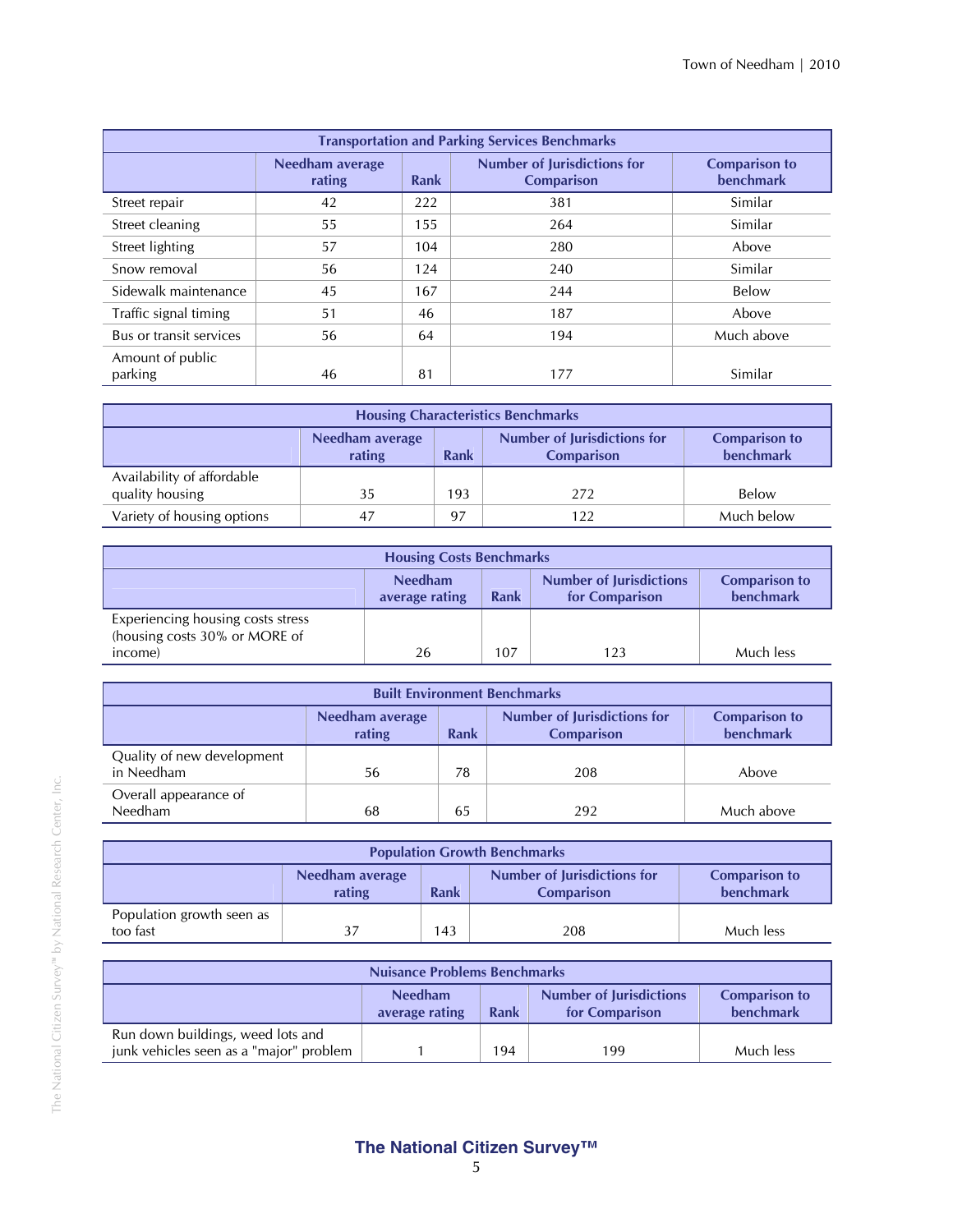| <b>Planning and Community Code Enforcement Services Benchmarks</b>                                                                              |    |    |     |            |  |  |
|-------------------------------------------------------------------------------------------------------------------------------------------------|----|----|-----|------------|--|--|
| <b>Number of Jurisdictions for</b><br>Needham average<br><b>Comparison to</b><br><b>benchmark</b><br>rating<br><b>Rank</b><br><b>Comparison</b> |    |    |     |            |  |  |
| Land use, planning and                                                                                                                          |    |    |     |            |  |  |
| zoning                                                                                                                                          | 47 | 89 | 258 | Above      |  |  |
| Animal control                                                                                                                                  | 63 | 35 | 283 | Much above |  |  |

| <b>Economic Sustainability and Opportunities Benchmarks</b>                                                                       |    |     |     |            |  |  |
|-----------------------------------------------------------------------------------------------------------------------------------|----|-----|-----|------------|--|--|
| <b>Number of Jurisdictions</b><br><b>Needham</b><br><b>Comparison to</b><br>benchmark<br>for Comparison<br>Rank<br>average rating |    |     |     |            |  |  |
| Employment opportunities                                                                                                          | 40 | 95  | 262 | Above      |  |  |
| Shopping opportunities                                                                                                            | 40 | 188 | 251 | Much below |  |  |
| Needham as a place to work                                                                                                        | 66 | 36  | 254 | Much above |  |  |
| Overall quality of business and service<br>establishments in Needham                                                              | 58 | 54  | 116 | Similar    |  |  |

| <b>Economic Development Services Benchmarks</b>                                                                                          |    |    |     |       |  |  |
|------------------------------------------------------------------------------------------------------------------------------------------|----|----|-----|-------|--|--|
| <b>Number of Jurisdictions for</b><br>Needham average<br><b>Comparison to</b><br><b>benchmark</b><br>rating<br>Rank<br><b>Comparison</b> |    |    |     |       |  |  |
| Economic<br>development                                                                                                                  | 49 | 88 | 250 | Above |  |  |

| <b>Job and Retail Growth Benchmarks</b>                                                                                                  |    |     |     |           |  |  |
|------------------------------------------------------------------------------------------------------------------------------------------|----|-----|-----|-----------|--|--|
| <b>Number of Jurisdictions for</b><br>Needham average<br><b>Comparison to</b><br>benchmark<br>rating<br><b>Rank</b><br><b>Comparison</b> |    |     |     |           |  |  |
| Retail growth seen as<br>too slow                                                                                                        | 45 | 56  | 208 | Much more |  |  |
| Jobs growth seen as too<br>slow                                                                                                          | 66 | 148 | 211 | Much less |  |  |

| <b>Personal Economic Future Benchmarks</b>                                                                                 |    |     |     |         |  |  |
|----------------------------------------------------------------------------------------------------------------------------|----|-----|-----|---------|--|--|
| Number of Jurisdictions for<br>Needham average<br><b>Comparison to</b><br>benchmark<br>rating<br>Rank<br><b>Comparison</b> |    |     |     |         |  |  |
| Positive impact of economy on<br>household income                                                                          | 15 | 115 | 206 | Similar |  |  |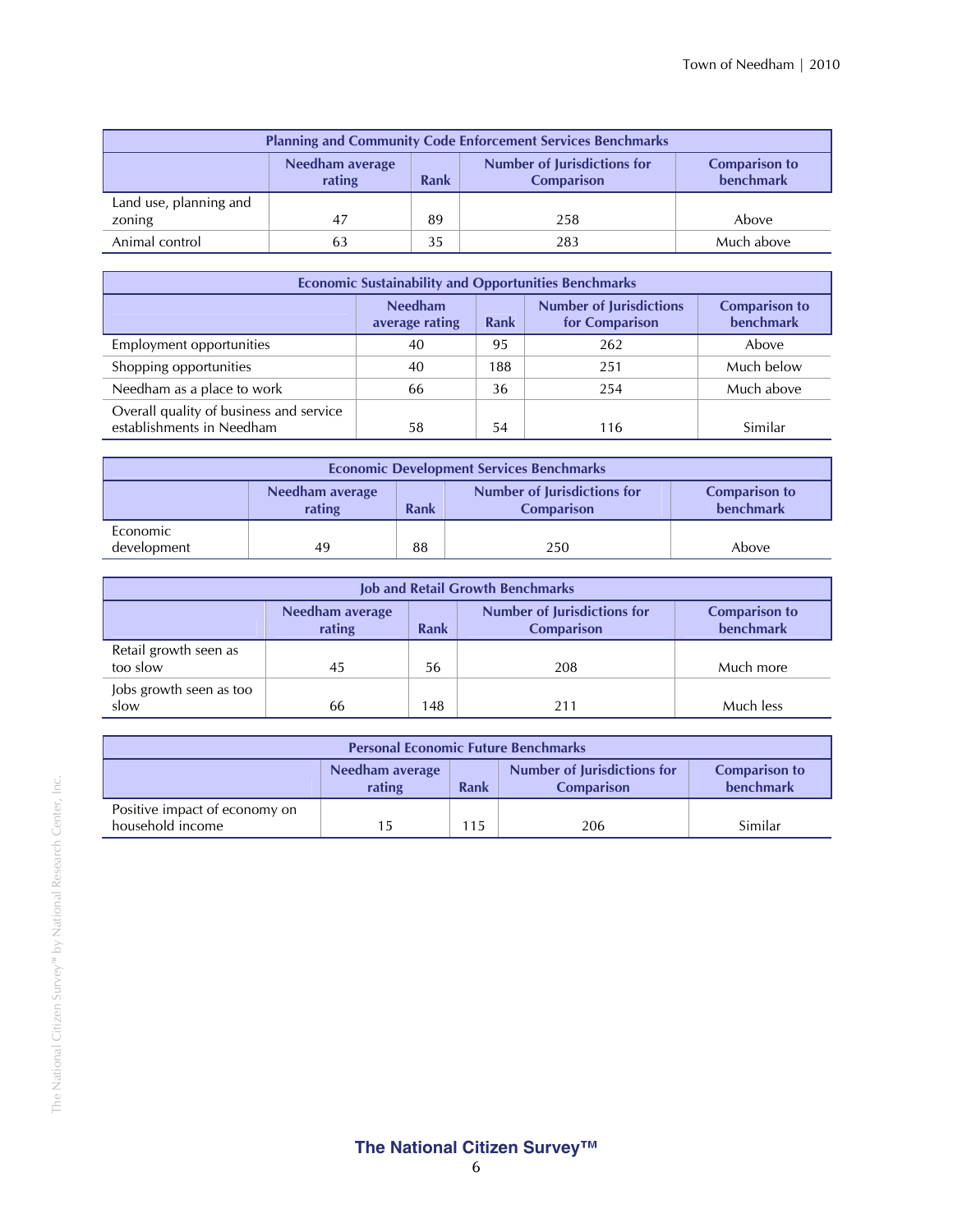| <b>Community and Personal Public Safety Benchmarks</b> |                                  |                |                                                         |                                          |  |  |  |
|--------------------------------------------------------|----------------------------------|----------------|---------------------------------------------------------|------------------------------------------|--|--|--|
|                                                        | <b>Needham average</b><br>rating | <b>Rank</b>    | <b>Number of Jurisdictions for</b><br><b>Comparison</b> | <b>Comparison to</b><br><b>benchmark</b> |  |  |  |
| In your neighborhood during<br>the day                 | 97                               | 5              | 283                                                     | Much above                               |  |  |  |
| In your neighborhood after dark                        | 89                               | 2              | 279                                                     | Much above                               |  |  |  |
| In Needham's downtown area<br>during the day           | 97                               | $\overline{4}$ | 240                                                     | Much above                               |  |  |  |
| In Needham's downtown area<br>after dark               | 87                               | 3              | 249                                                     | Much above                               |  |  |  |
| Violent crime (e.g., rape,<br>assault, robbery)        | 91                               | 4              | 246                                                     | Much above                               |  |  |  |
| Property crimes (e.g., burglary,<br>theft)             | 79                               | 8              | 245                                                     | Much above                               |  |  |  |
| Environmental hazards,<br>including toxic waste        | 83                               | 22             | 127                                                     | Much above                               |  |  |  |

| <b>Crime Victimization and Reporting Benchmarks</b> |                                                                                                                                   |     |     |           |  |  |  |
|-----------------------------------------------------|-----------------------------------------------------------------------------------------------------------------------------------|-----|-----|-----------|--|--|--|
|                                                     | <b>Number of Jurisdictions for</b><br>Needham average<br><b>Comparison to</b><br>benchmark<br>rating<br>Rank<br><b>Comparison</b> |     |     |           |  |  |  |
| Victim of<br>crime                                  |                                                                                                                                   | 211 | 212 | Much less |  |  |  |
| Reported<br>crimes                                  | 93                                                                                                                                | 6   | 210 | Much more |  |  |  |

| <b>Public Safety Services Benchmarks</b>                                                                               |                                  |                |                                                            |                                          |  |
|------------------------------------------------------------------------------------------------------------------------|----------------------------------|----------------|------------------------------------------------------------|------------------------------------------|--|
|                                                                                                                        | <b>Needham</b><br>average rating | Rank           | Number of<br><b>Jurisdictions for</b><br><b>Comparison</b> | <b>Comparison to</b><br><b>benchmark</b> |  |
| Police services                                                                                                        | 82                               | 7              | 370                                                        | Much above                               |  |
| Fire services                                                                                                          | 87                               | 8              | 304                                                        | Much above                               |  |
| Ambulance or emergency medical services                                                                                | 86                               | 8              | 293                                                        | Much above                               |  |
| Crime prevention                                                                                                       | 75                               | 7              | 280                                                        | Much above                               |  |
| Fire prevention and education                                                                                          | 77                               | 8              | 224                                                        | Much above                               |  |
| Traffic enforcement                                                                                                    | 67                               | 13             | 304                                                        | Much above                               |  |
| Emergency preparedness (services that prepare<br>the community for natural disasters or other<br>emergency situations) | 72                               | $\overline{2}$ | 148                                                        | Much above                               |  |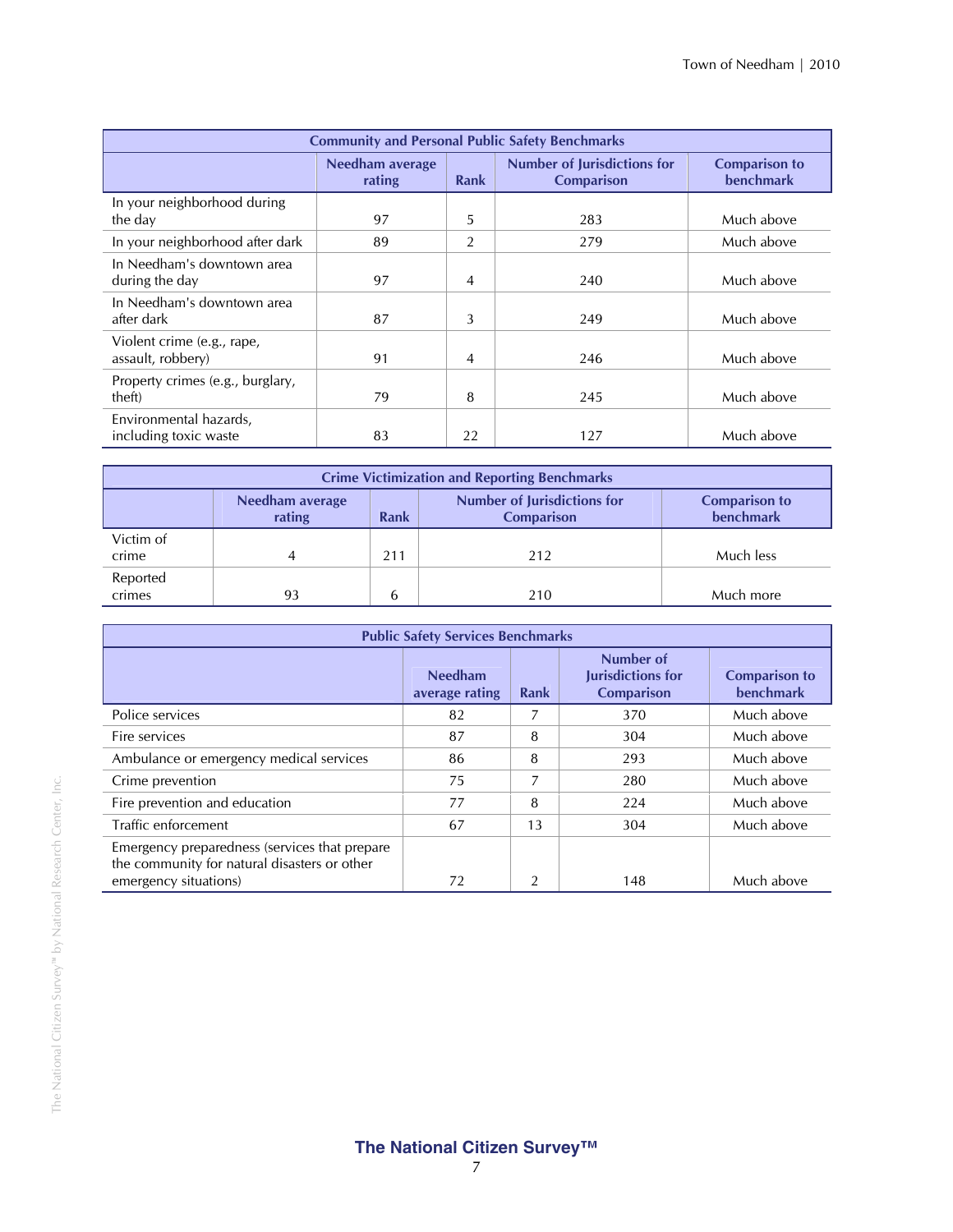| <b>Contact with Police and Fire Departments Benchmarks</b>                                 |                                  |                         |                                                     |                                          |  |
|--------------------------------------------------------------------------------------------|----------------------------------|-------------------------|-----------------------------------------------------|------------------------------------------|--|
|                                                                                            | <b>Needham</b><br>average rating | Rank                    | Number of<br>Jurisdictions for<br><b>Comparison</b> | <b>Comparison to</b><br><b>benchmark</b> |  |
| Had contact with the Town of<br>Needham Police Department                                  | 31                               | <b>Not</b><br>available | Not available                                       | Not available                            |  |
| Overall impression of most recent<br>contact with the Town of Needham<br>Police Department | 80                               | 2                       | 15                                                  | Much above                               |  |
| Had contact with the Town of<br>Needham Fire Department                                    | 18                               | <b>Not</b><br>available | Not available                                       | Not available                            |  |
| Overall impression of most recent<br>contact with the Town of Needham Fire<br>Department   | 88                               | 2                       | 9                                                   | Much above                               |  |

| <b>Community Environment Benchmarks</b>                                       |                                  |      |                                                  |                                   |  |  |
|-------------------------------------------------------------------------------|----------------------------------|------|--------------------------------------------------|-----------------------------------|--|--|
|                                                                               | <b>Needham</b><br>average rating | Rank | <b>Number of Jurisdictions</b><br>for Comparison | <b>Comparison to</b><br>benchmark |  |  |
| Cleanliness of Needham                                                        | 70                               | 38   | 133                                              | Much above                        |  |  |
| Quality of overall natural environment<br>in Needham                          | 67                               | 41   | 129                                              | Above                             |  |  |
| Preservation of natural areas such as<br>open space, farmlands and greenbelts | 57                               | 35   | 134                                              | Above                             |  |  |
| Air quality                                                                   | 70                               | 35   | 184                                              | Much above                        |  |  |

| <b>Frequency of Recycling Benchmarks</b>                                                                                   |    |    |     |           |  |  |
|----------------------------------------------------------------------------------------------------------------------------|----|----|-----|-----------|--|--|
| Number of Jurisdictions for<br><b>Comparison to</b><br>Needham average<br>benchmark<br>Rank<br>rating<br><b>Comparison</b> |    |    |     |           |  |  |
| Recycled used paper, cans or<br>bottles from your home                                                                     | 89 | 66 | 195 | Much more |  |  |

| <b>Utility Services Benchmarks</b> |                                   |     |                                                         |                                          |  |  |
|------------------------------------|-----------------------------------|-----|---------------------------------------------------------|------------------------------------------|--|--|
|                                    | Needham average<br>rating<br>Rank |     | <b>Number of Jurisdictions for</b><br><b>Comparison</b> | <b>Comparison to</b><br><b>benchmark</b> |  |  |
| Sewer<br>services                  | 70                                | 21  | 249                                                     | Much above                               |  |  |
| <b>Drinking</b><br>water           | 75                                |     | 249                                                     | Much above                               |  |  |
| Storm<br>drainage                  | 56                                | 113 | 302                                                     | Above                                    |  |  |
| Recycling                          | 72                                | 69  | 285                                                     | Much above                               |  |  |

| <b>Community Recreational Opportunities Benchmarks</b> |                                                                                                                                   |     |     |       |  |  |
|--------------------------------------------------------|-----------------------------------------------------------------------------------------------------------------------------------|-----|-----|-------|--|--|
|                                                        | <b>Number of Jurisdictions for</b><br><b>Comparison to</b><br>Needham average<br>benchmark<br>rating<br>Rank<br><b>Comparison</b> |     |     |       |  |  |
| Recreation<br>opportunities                            | 61                                                                                                                                | 110 | 261 | Above |  |  |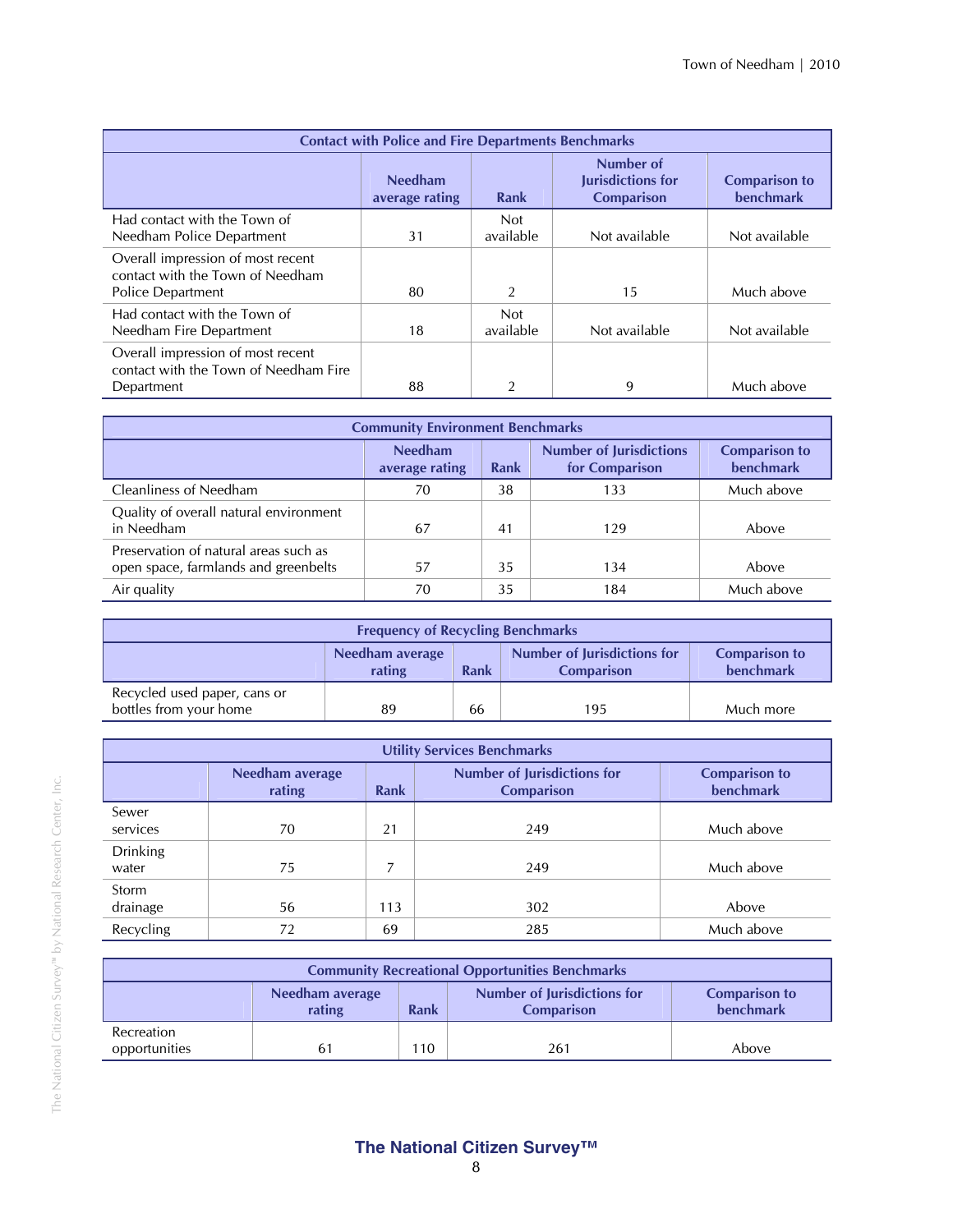| <b>Participation in Parks and Recreation Opportunities Benchmarks</b>                                                                           |    |     |     |           |  |  |
|-------------------------------------------------------------------------------------------------------------------------------------------------|----|-----|-----|-----------|--|--|
| <b>Number of Jurisdictions for</b><br>Needham average<br><b>Comparison to</b><br><b>benchmark</b><br><b>Rank</b><br>rating<br><b>Comparison</b> |    |     |     |           |  |  |
| Participated in a recreation<br>program or activity                                                                                             | 58 | 31  | 199 | Much more |  |  |
| Visited a neighborhood park or<br>Town park                                                                                                     | 84 | 125 | 206 | Similar   |  |  |

| <b>Parks and Recreation Services Benchmarks</b> |                                   |     |     |            |  |  |
|-------------------------------------------------|-----------------------------------|-----|-----|------------|--|--|
|                                                 | <b>Comparison to</b><br>benchmark |     |     |            |  |  |
| Town parks                                      | 71                                | 97  | 275 | Above      |  |  |
| Recreation programs or<br>classes               | 68                                | 88  | 299 | Much above |  |  |
| Recreation centers or<br>facilities             | 58                                | 148 | 233 | Similar    |  |  |

| <b>Cultural and Educational Opportunities Benchmarks</b>                                                                          |    |     |     |            |  |  |
|-----------------------------------------------------------------------------------------------------------------------------------|----|-----|-----|------------|--|--|
| Number of Jurisdictions for<br>Needham average<br><b>Comparison to</b><br><b>benchmark</b><br>rating<br>Rank<br><b>Comparison</b> |    |     |     |            |  |  |
| Opportunities to attend<br>cultural activities                                                                                    | 48 | 143 | 257 | Below      |  |  |
|                                                                                                                                   |    |     |     |            |  |  |
| Educational opportunities                                                                                                         | 69 | 33  | 192 | Much above |  |  |

| <b>Participation in Cultural and Educational Opportunities Benchmarks</b> |                                  |      |                                                  |                                   |  |  |
|---------------------------------------------------------------------------|----------------------------------|------|--------------------------------------------------|-----------------------------------|--|--|
|                                                                           | <b>Needham</b><br>average rating | Rank | <b>Number of Jurisdictions</b><br>for Comparison | <b>Comparison to</b><br>benchmark |  |  |
| Used Needham public libraries or<br>their services                        | 86                               | Q    | 178                                              | Much more                         |  |  |
| Participated in religious or spiritual<br>activities in Needham           | 56                               | 34   | 87                                               | More                              |  |  |

| <b>Cultural and Educational Services Benchmarks</b>                                                                                             |    |    |     |            |  |  |  |
|-------------------------------------------------------------------------------------------------------------------------------------------------|----|----|-----|------------|--|--|--|
| <b>Number of Jurisdictions for</b><br>Needham average<br><b>Comparison to</b><br><b>benchmark</b><br><b>Rank</b><br><b>Comparison</b><br>rating |    |    |     |            |  |  |  |
| Public schools                                                                                                                                  | 76 | 23 | 217 | Much above |  |  |  |
| Public library<br>services                                                                                                                      | 81 | 29 | 274 | Much above |  |  |  |

| <b>Community Health and Wellness Access and Opportunities Benchmarks</b> |                                  |             |                                                         |                                          |  |  |
|--------------------------------------------------------------------------|----------------------------------|-------------|---------------------------------------------------------|------------------------------------------|--|--|
|                                                                          | <b>Needham average</b><br>rating | <b>Rank</b> | <b>Number of Jurisdictions for</b><br><b>Comparison</b> | <b>Comparison to</b><br><b>benchmark</b> |  |  |
| Availability of affordable<br>quality health care                        | 64                               | 14          | 202                                                     | Much above                               |  |  |
| Availability of affordable<br>quality food                               | 63                               | 23          | 132                                                     | Much above                               |  |  |
| Availability of preventive<br>health services                            | 65                               | 11          | 98                                                      | Much above                               |  |  |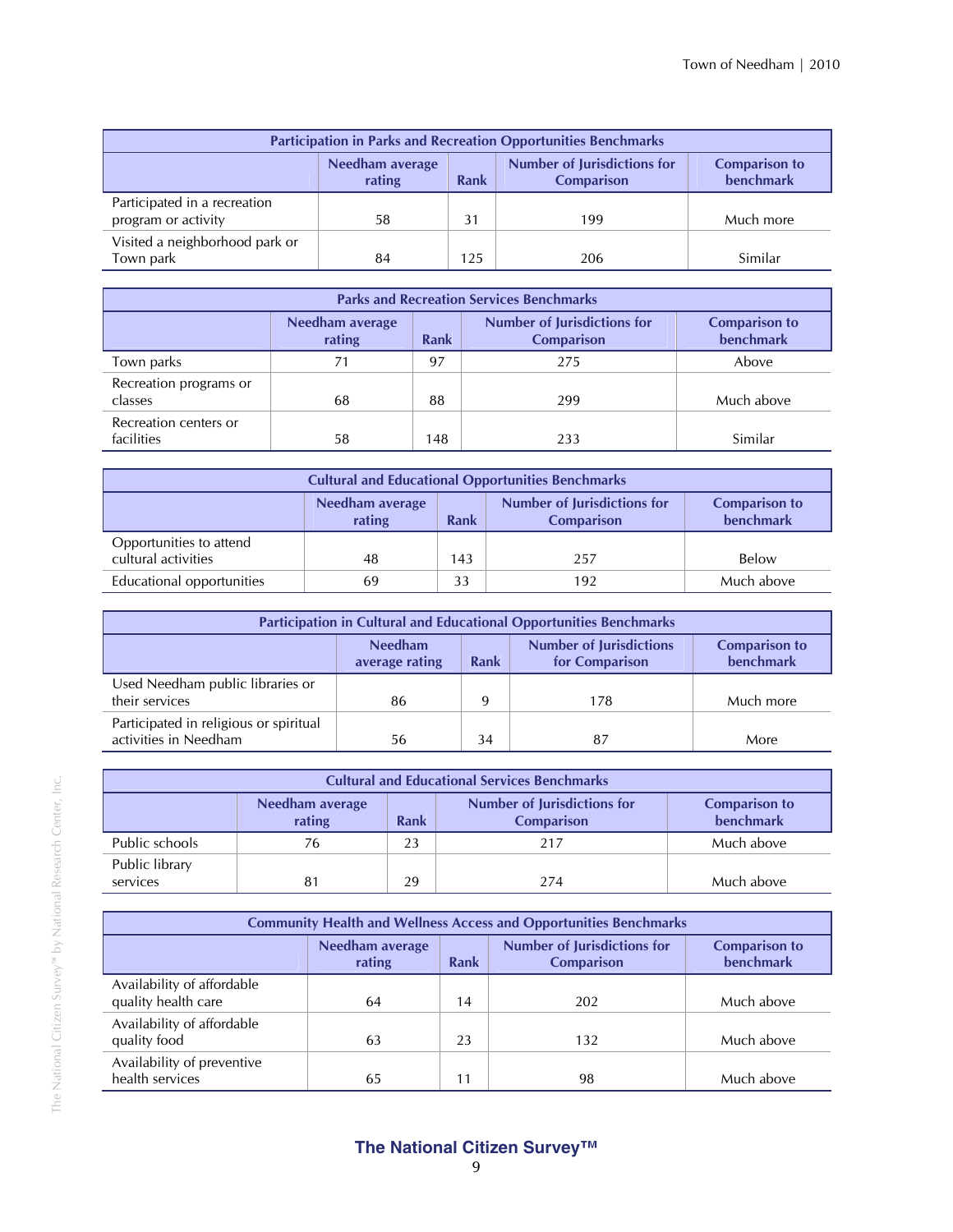| <b>Health and Wellness Services Benchmarks</b>                                                                                    |    |  |     |            |  |  |
|-----------------------------------------------------------------------------------------------------------------------------------|----|--|-----|------------|--|--|
| <b>Number of Jurisdictions for</b><br>Needham average<br><b>Comparison to</b><br>benchmark<br>rating<br><b>Comparison</b><br>Rank |    |  |     |            |  |  |
| <b>Health</b><br>services                                                                                                         | 68 |  | 172 | Much above |  |  |

| <b>Community Quality and Inclusiveness Benchmarks</b>                               |                                  |      |                                                  |                                          |  |  |
|-------------------------------------------------------------------------------------|----------------------------------|------|--------------------------------------------------|------------------------------------------|--|--|
|                                                                                     | <b>Needham</b><br>average rating | Rank | <b>Number of Jurisdictions</b><br>for Comparison | <b>Comparison to</b><br><b>benchmark</b> |  |  |
| Sense of community                                                                  | 70                               | 21   | 262                                              | Much above                               |  |  |
| Openness and acceptance of the<br>community toward people of diverse<br>backgrounds | 61                               | 54   | 224                                              | Much above                               |  |  |
| Availability of affordable quality child<br>care                                    | 50                               | 40   | 197                                              | Much above                               |  |  |
| Needham as a place to raise kids                                                    | 86                               | 9    | 313                                              | Much above                               |  |  |
| Needham as a place to retire                                                        | 55                               | 172  | 292                                              | Similar                                  |  |  |

| <b>Services Provided for Population Subgroups Benchmarks</b> |                           |                                          |     |            |  |  |  |
|--------------------------------------------------------------|---------------------------|------------------------------------------|-----|------------|--|--|--|
|                                                              | Needham average<br>rating | <b>Comparison to</b><br><b>benchmark</b> |     |            |  |  |  |
| Services to seniors                                          | 59                        | 107                                      | 257 | Similar    |  |  |  |
| Services to youth                                            | 67                        | 16                                       | 231 | Much above |  |  |  |
| Services to low income<br>people                             | 53                        | 19                                       | 208 | Much above |  |  |  |

| <b>Civic Engagement Opportunities Benchmarks</b>                                                                                                |    |    |     |            |  |  |
|-------------------------------------------------------------------------------------------------------------------------------------------------|----|----|-----|------------|--|--|
| <b>Number of Jurisdictions for</b><br><b>Needham</b><br><b>Comparison to</b><br><b>benchmark</b><br>Rank<br><b>Comparison</b><br>average rating |    |    |     |            |  |  |
| Opportunities to participate in<br>community matters                                                                                            | 67 | 10 | 120 | Much above |  |  |
| Opportunities to volunteer                                                                                                                      |    |    | 124 | Much above |  |  |

| <b>Participation in Civic Engagement Opportunities Benchmarks</b>                                                           |                                  |      |                                                     |                                   |
|-----------------------------------------------------------------------------------------------------------------------------|----------------------------------|------|-----------------------------------------------------|-----------------------------------|
|                                                                                                                             | <b>Needham</b><br>average rating | Rank | Number of<br>Jurisdictions for<br><b>Comparison</b> | <b>Comparison to</b><br>benchmark |
| Attended a meeting of local elected officials or<br>other local public meeting                                              | 28                               | 90   | 207                                                 | Similar                           |
| Watched a meeting of local elected officials or<br>other public meeting on cable television, the<br>Internet or other media | 46                               | 76   | 162                                                 | Similar                           |
| Volunteered your time to some group or<br>activity in Needham                                                               | 51                               | 68   | 207                                                 | Much more                         |
| Participated in a club or civic group in<br>Needham                                                                         | 39                               | 23   | 97                                                  | Much more                         |
| Provided help to a friend or neighbor                                                                                       | 94                               | 55   | 96                                                  | Similar                           |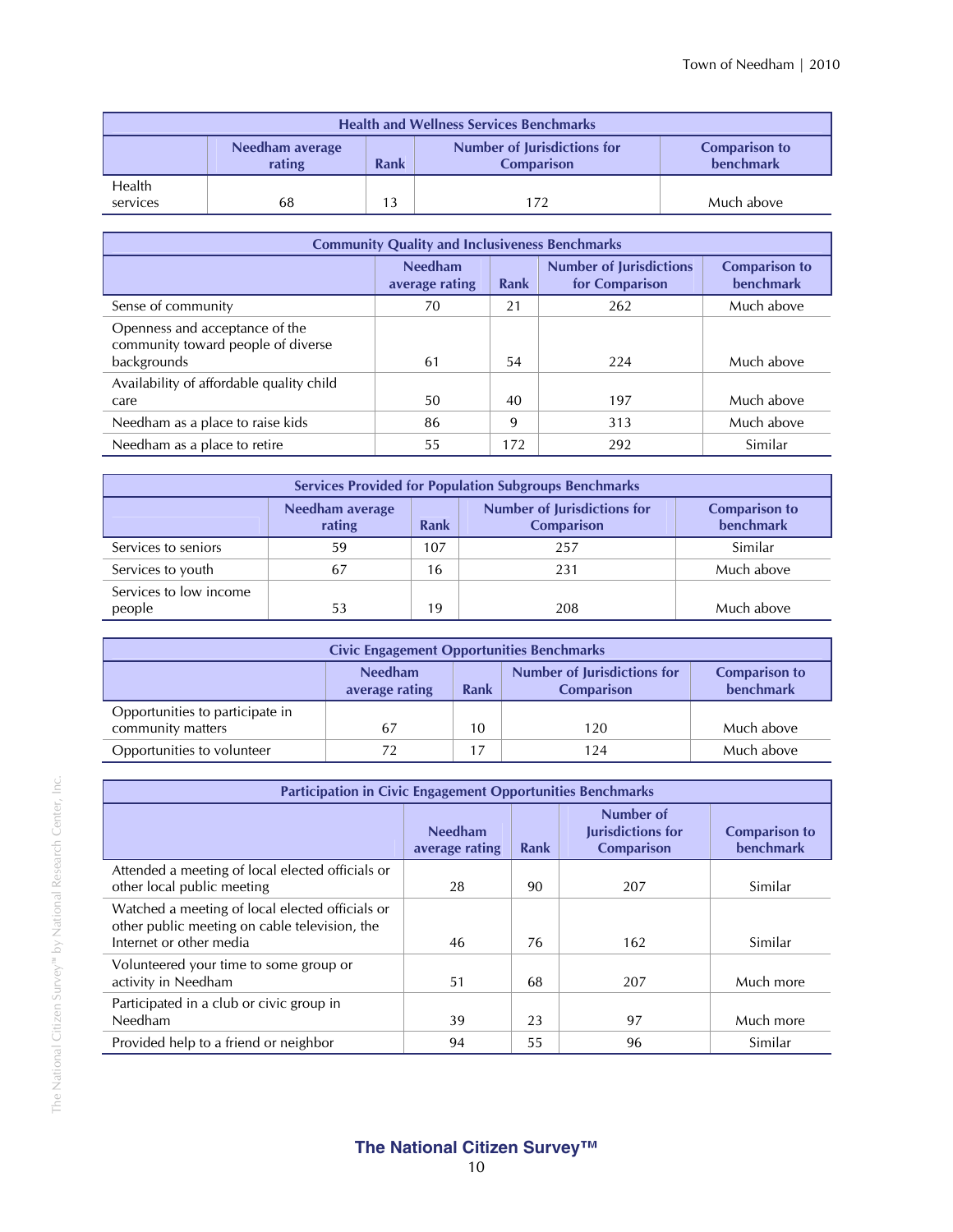| <b>Voter Behavior Benchmarks</b>  |                           |             |                                                         |                                   |  |
|-----------------------------------|---------------------------|-------------|---------------------------------------------------------|-----------------------------------|--|
|                                   | Needham average<br>rating | <b>Rank</b> | <b>Number of Jurisdictions for</b><br><b>Comparison</b> | <b>Comparison to</b><br>benchmark |  |
| Registered to vote                | 93                        |             | 217                                                     | Much more                         |  |
| Voted in last general<br>election | 90                        |             | 217                                                     | Much more                         |  |

|                                                                | Use of Information Sources Benchmarks |      |                                                  |                                   |  |
|----------------------------------------------------------------|---------------------------------------|------|--------------------------------------------------|-----------------------------------|--|
|                                                                | <b>Needham</b><br>average rating      | Rank | <b>Number of Jurisdictions</b><br>for Comparison | <b>Comparison to</b><br>benchmark |  |
| Visited the Town of Needham Web site<br>(at www.needhamma.gov) |                                       | 16   | 118                                              | Much more                         |  |

|                                | <b>Local Government Media Services and Information Dissemination Benchmarks</b> |      |                                                         |                                          |  |
|--------------------------------|---------------------------------------------------------------------------------|------|---------------------------------------------------------|------------------------------------------|--|
|                                | Needham average<br>rating                                                       | Rank | <b>Number of Jurisdictions for</b><br><b>Comparison</b> | <b>Comparison to</b><br><b>benchmark</b> |  |
| Cable television               | 65                                                                              |      | 165                                                     | Much above                               |  |
| Public information<br>services | 67                                                                              | 20   | 254                                                     | Much above                               |  |

|                                                                                 | <b>Social Engagement Opportunities Benchmarks</b> |      |                                                  |                                          |
|---------------------------------------------------------------------------------|---------------------------------------------------|------|--------------------------------------------------|------------------------------------------|
|                                                                                 | <b>Needham</b><br>average rating                  | Rank | <b>Number of Jurisdictions</b><br>for Comparison | <b>Comparison to</b><br><b>benchmark</b> |
| Opportunities to participate in social<br>events and activities                 | 61                                                | 32   | 124                                              | Much above                               |
| Opportunities to participate in religious<br>or spiritual events and activities | 74                                                |      | 96                                               | Much above                               |

| <b>Contact with Immediate Neighbors Benchmarks</b>            |                                  |      |                                                  |                                          |
|---------------------------------------------------------------|----------------------------------|------|--------------------------------------------------|------------------------------------------|
|                                                               | <b>Needham</b><br>average rating | Rank | <b>Number of Jurisdictions</b><br>for Comparison | <b>Comparison to</b><br><b>benchmark</b> |
| Has contact with neighbors at least<br>several times per week | 51                               | 38   |                                                  | Similar                                  |

|                                         | <b>Public Trust Benchmarks</b>   |             |                                                  |                                          |
|-----------------------------------------|----------------------------------|-------------|--------------------------------------------------|------------------------------------------|
|                                         | <b>Needham</b><br>average rating | <b>Rank</b> | <b>Number of Jurisdictions</b><br>for Comparison | <b>Comparison to</b><br><b>benchmark</b> |
| Value of services for the taxes paid to |                                  |             |                                                  |                                          |
| Needham                                 | 54                               | 76          | 332                                              | Much above                               |
| The overall direction that Needham is   |                                  |             |                                                  |                                          |
| taking                                  | 56                               | 58          | 271                                              | Much above                               |
| Job Needham government does at          |                                  |             |                                                  |                                          |
| welcoming citizen involvement           | 57                               | 25          | 288                                              | Much above                               |
| Overall image or reputation of          |                                  |             |                                                  |                                          |
| Needham                                 | 75                               | 30          | 238                                              | Much above                               |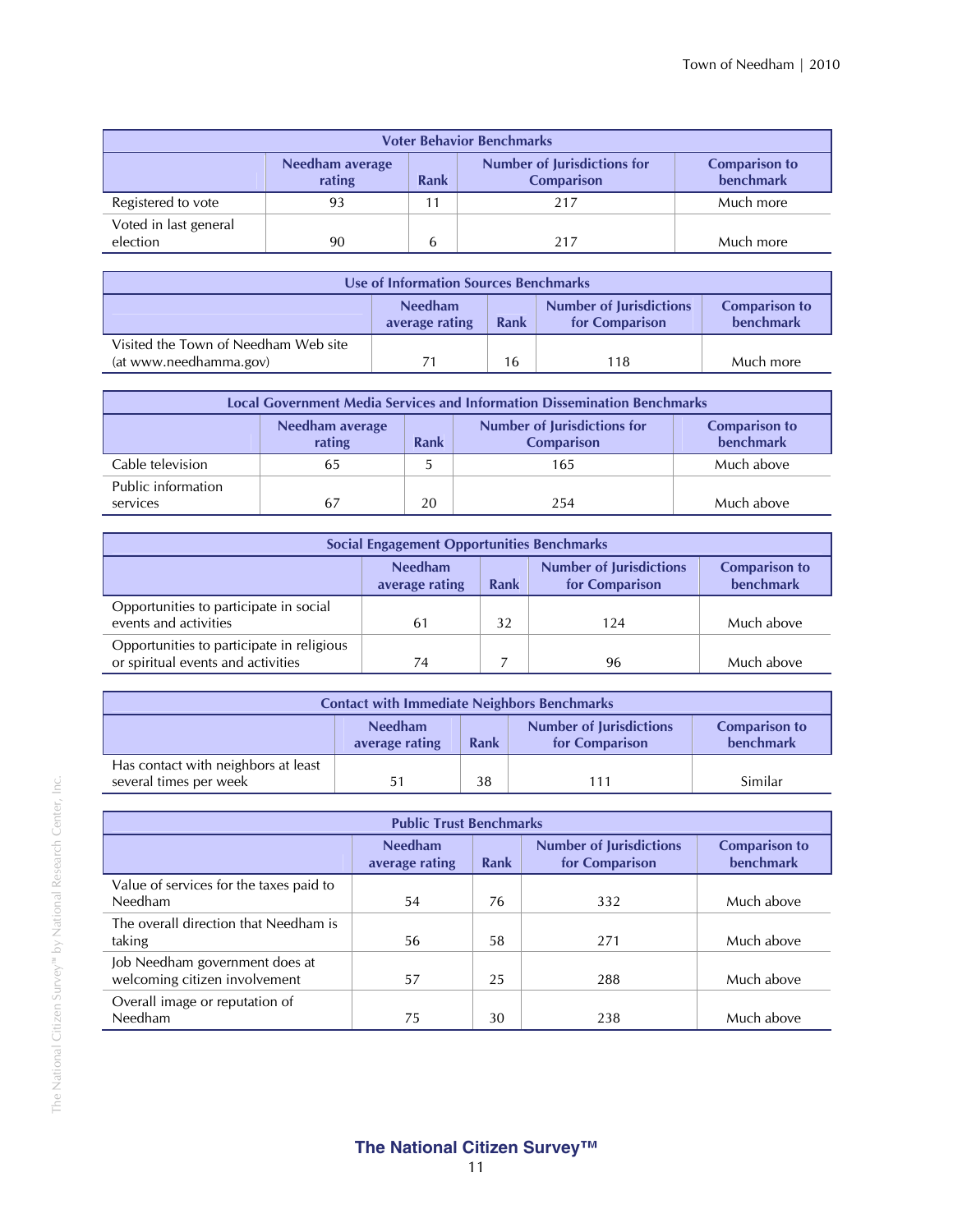| Services Provided by Local, State and Federal Governments Benchmarks |                           |      |                                                         |                                          |
|----------------------------------------------------------------------|---------------------------|------|---------------------------------------------------------|------------------------------------------|
|                                                                      | Needham average<br>rating | Rank | <b>Number of Jurisdictions for</b><br><b>Comparison</b> | <b>Comparison to</b><br><b>benchmark</b> |
| Services provided by the Town of<br>Needham                          | 70                        | 44   | 364                                                     | Much above                               |
| Services provided by the Federal<br>Government                       | 48                        | 16   | 222                                                     | Much above                               |
| Services provided by the State<br>Government                         | 46                        | 59   | 225                                                     | Above                                    |
| Services provided by Norfolk<br><b>County Government</b>             | 56                        | 13   | 109                                                     | Much above                               |

|                                                        | <b>Contact with Town Employees Benchmarks</b> |      |                                                  |                                   |
|--------------------------------------------------------|-----------------------------------------------|------|--------------------------------------------------|-----------------------------------|
|                                                        | <b>Needham</b><br>average rating              | Rank | Number of Jurisdictions for<br><b>Comparison</b> | <b>Comparison to</b><br>benchmark |
| Had contact with Town<br>employee(s) in last 12 months | 60                                            | 90   | 239                                              | More                              |

|                |                           |      | <b>Perceptions of Town Employees (Among Those Who Had Contact) Benchmarks</b> |                                   |
|----------------|---------------------------|------|-------------------------------------------------------------------------------|-----------------------------------|
|                | Needham average<br>rating | Rank | <b>Number of Jurisdictions for</b><br><b>Comparison</b>                       | <b>Comparison to</b><br>benchmark |
| Knowledge      | 76                        | 39   | 286                                                                           | Much above                        |
| Responsiveness | 75                        | 31   | 281                                                                           | Much above                        |
| Courteousness  | 75                        | 52   | 230                                                                           | Much above                        |
| Overall        |                           |      |                                                                               |                                   |
| impression     | 74.                       | 44   | 323                                                                           | Much above                        |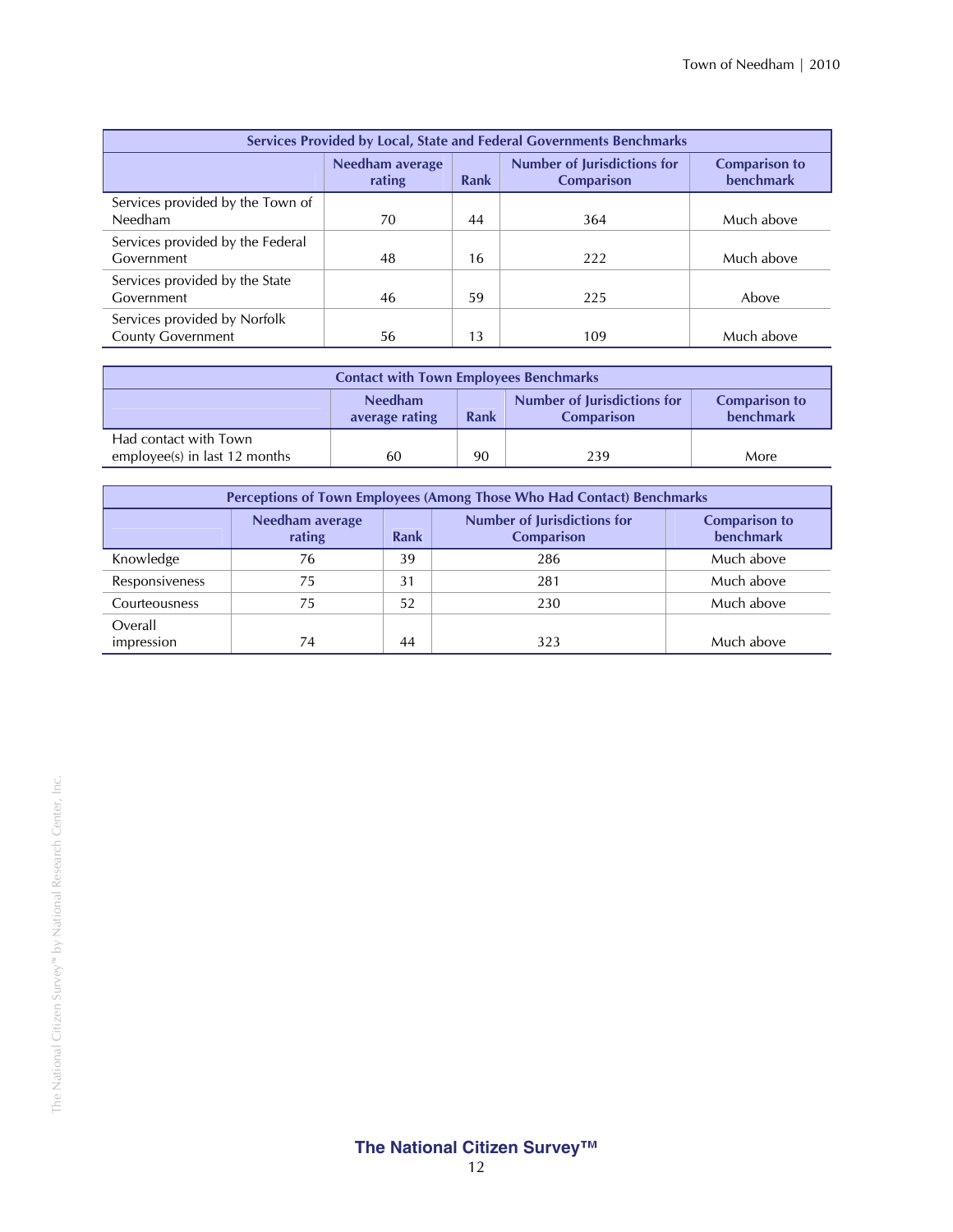## JURISDICTIONS INCLUDED IN NATIONAL BENCHMARK COMPARISONS

| San Bernardino County, CA 1,709,434            |  |
|------------------------------------------------|--|
|                                                |  |
|                                                |  |
| San Luis Obispo County, CA  247,900            |  |
|                                                |  |
|                                                |  |
| Santa Barbara County, CA  399,347              |  |
|                                                |  |
|                                                |  |
|                                                |  |
|                                                |  |
|                                                |  |
|                                                |  |
|                                                |  |
|                                                |  |
|                                                |  |
|                                                |  |
| District of Saanich, Victoria, Canada  103,654 |  |
|                                                |  |
| Guelph, Ontario, Canada  114,943               |  |
|                                                |  |
|                                                |  |
| North Vancouver, Canada  44,303                |  |
|                                                |  |
|                                                |  |
|                                                |  |
|                                                |  |
|                                                |  |
|                                                |  |
|                                                |  |
|                                                |  |
|                                                |  |
|                                                |  |
|                                                |  |
|                                                |  |
|                                                |  |
|                                                |  |
|                                                |  |
|                                                |  |
|                                                |  |
|                                                |  |
|                                                |  |
|                                                |  |
|                                                |  |
|                                                |  |
|                                                |  |
|                                                |  |
|                                                |  |
|                                                |  |
|                                                |  |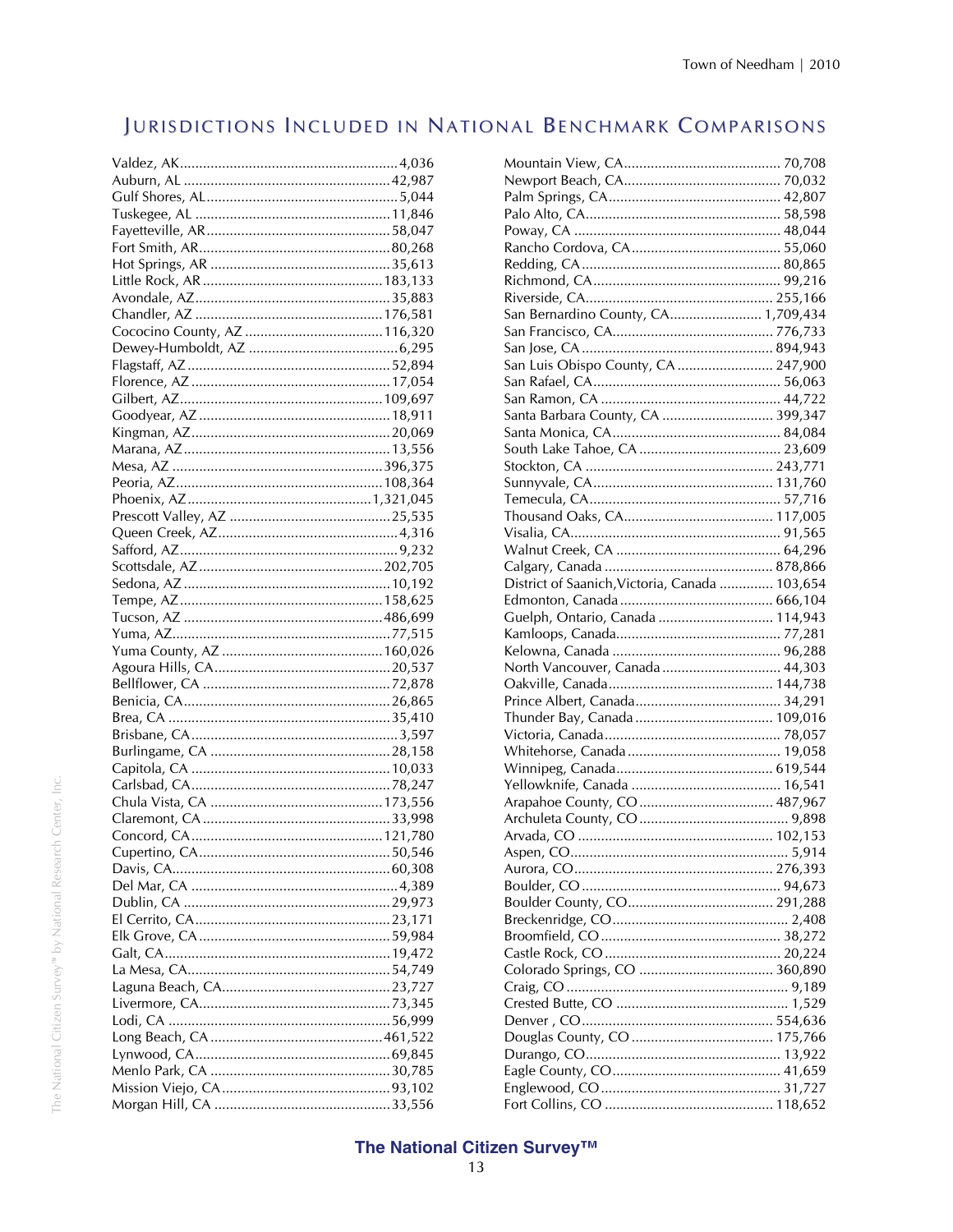| Greenwood Village, CO 11,035 |  |
|------------------------------|--|
|                              |  |
|                              |  |
|                              |  |
|                              |  |
|                              |  |
|                              |  |
|                              |  |
|                              |  |
|                              |  |
|                              |  |
|                              |  |
|                              |  |
|                              |  |
|                              |  |
|                              |  |
|                              |  |
|                              |  |
|                              |  |
|                              |  |
|                              |  |
|                              |  |
|                              |  |
|                              |  |
|                              |  |
|                              |  |
|                              |  |
|                              |  |
|                              |  |
|                              |  |
|                              |  |
|                              |  |
|                              |  |
|                              |  |
|                              |  |
|                              |  |
|                              |  |
|                              |  |
|                              |  |
|                              |  |
|                              |  |
|                              |  |
|                              |  |
|                              |  |
|                              |  |
|                              |  |
|                              |  |
|                              |  |
|                              |  |
|                              |  |
|                              |  |
|                              |  |
|                              |  |

| Palm Beach County, FL  1,131,184 |  |
|----------------------------------|--|
| Palm Beach Gardens, FL 35,058    |  |
|                                  |  |
|                                  |  |
|                                  |  |
|                                  |  |
|                                  |  |
|                                  |  |
|                                  |  |
|                                  |  |
|                                  |  |
|                                  |  |
|                                  |  |
|                                  |  |
|                                  |  |
|                                  |  |
|                                  |  |
|                                  |  |
|                                  |  |
|                                  |  |
|                                  |  |
|                                  |  |
|                                  |  |
|                                  |  |
|                                  |  |
|                                  |  |
|                                  |  |
|                                  |  |
|                                  |  |
|                                  |  |
|                                  |  |
|                                  |  |
|                                  |  |
|                                  |  |
|                                  |  |
|                                  |  |
|                                  |  |
|                                  |  |
|                                  |  |
|                                  |  |
|                                  |  |
|                                  |  |
|                                  |  |
|                                  |  |
|                                  |  |
|                                  |  |
|                                  |  |
|                                  |  |
|                                  |  |
|                                  |  |
|                                  |  |
|                                  |  |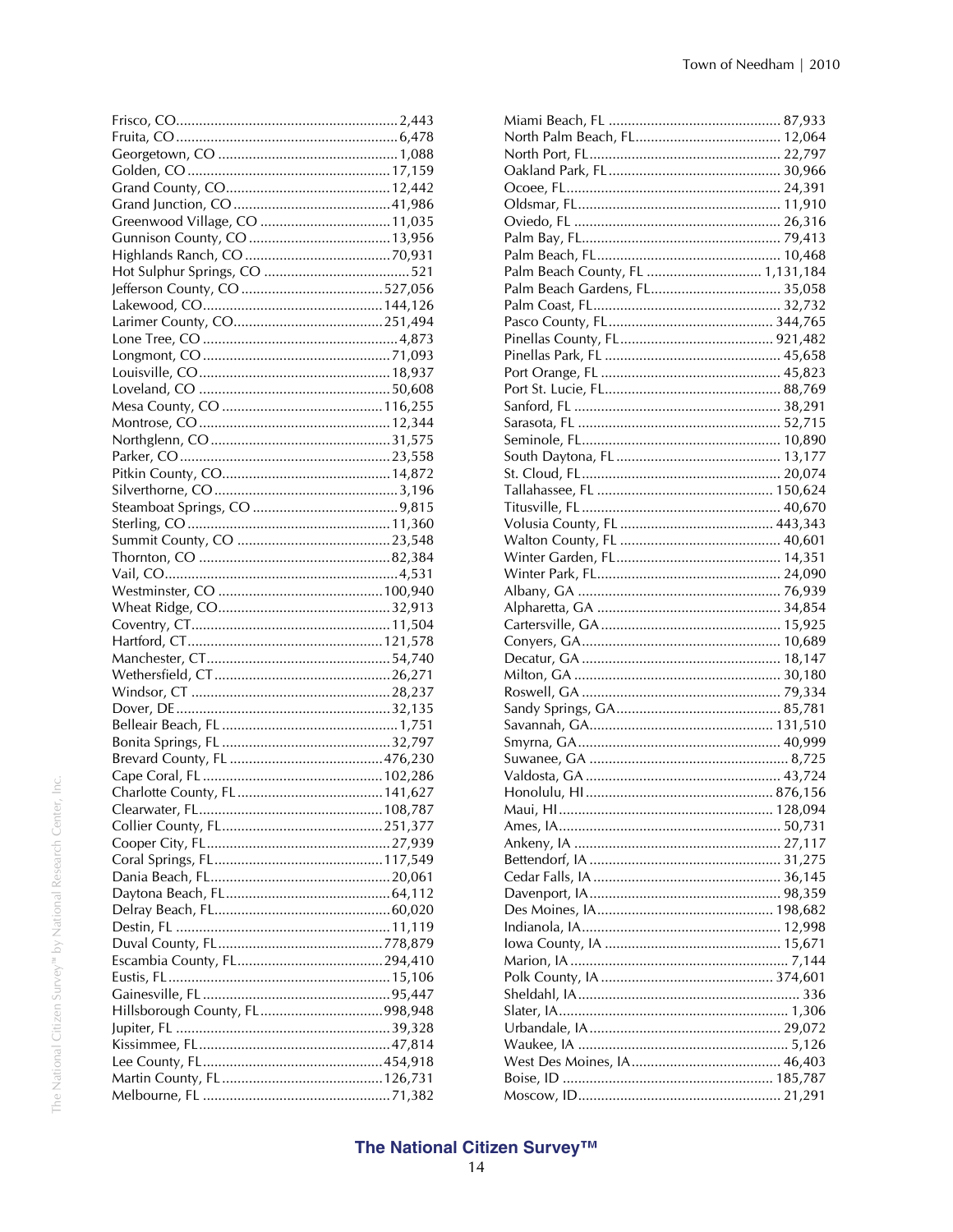| Montgomery County, MD873,341 |  |
|------------------------------|--|
|                              |  |

| Prince George's County, MD 801,515   |  |
|--------------------------------------|--|
|                                      |  |
|                                      |  |
|                                      |  |
|                                      |  |
|                                      |  |
|                                      |  |
|                                      |  |
|                                      |  |
|                                      |  |
|                                      |  |
| Meridian Charter Township, MI 38,987 |  |
|                                      |  |
|                                      |  |
|                                      |  |
|                                      |  |
|                                      |  |
|                                      |  |
|                                      |  |
|                                      |  |
| Village of Howard City, MI 1,585     |  |
|                                      |  |
|                                      |  |
|                                      |  |
|                                      |  |
|                                      |  |
|                                      |  |
|                                      |  |
|                                      |  |
|                                      |  |
|                                      |  |
|                                      |  |
|                                      |  |
|                                      |  |
|                                      |  |
|                                      |  |
|                                      |  |
|                                      |  |
|                                      |  |
|                                      |  |
|                                      |  |
| Washington County, MN 201,130        |  |
|                                      |  |
|                                      |  |
|                                      |  |
|                                      |  |
|                                      |  |
|                                      |  |
|                                      |  |
|                                      |  |
|                                      |  |
|                                      |  |
|                                      |  |
|                                      |  |
|                                      |  |
|                                      |  |
|                                      |  |
|                                      |  |
|                                      |  |
|                                      |  |
|                                      |  |
|                                      |  |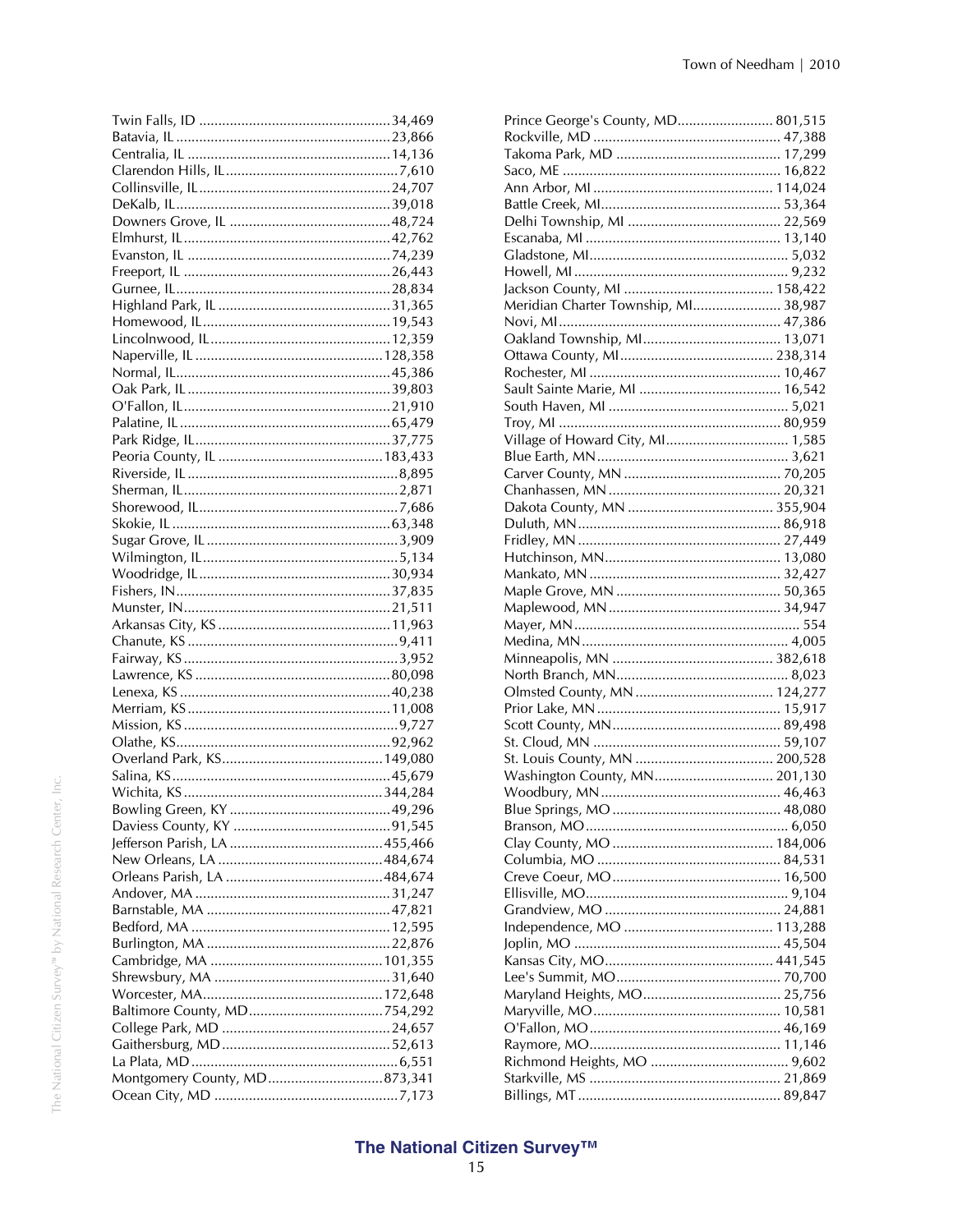| Willingboro Township, NJ 33,008 |  |
|---------------------------------|--|
|                                 |  |
|                                 |  |
|                                 |  |
|                                 |  |
|                                 |  |
|                                 |  |
|                                 |  |
|                                 |  |
|                                 |  |
|                                 |  |
|                                 |  |
|                                 |  |
|                                 |  |
|                                 |  |
|                                 |  |
|                                 |  |
|                                 |  |
|                                 |  |
|                                 |  |
|                                 |  |
|                                 |  |
|                                 |  |
|                                 |  |
|                                 |  |
|                                 |  |
|                                 |  |
|                                 |  |
|                                 |  |
|                                 |  |
|                                 |  |
|                                 |  |
|                                 |  |
|                                 |  |
|                                 |  |
|                                 |  |
|                                 |  |
|                                 |  |
|                                 |  |

| Multnomah County, OR  660,486        |  |
|--------------------------------------|--|
|                                      |  |
|                                      |  |
|                                      |  |
| Cranberry Township, PA  23,625       |  |
| Cumberland County, PA 213,674        |  |
|                                      |  |
|                                      |  |
| Lower Providence Township, PA 22,390 |  |
|                                      |  |
|                                      |  |
|                                      |  |
| Upper Merion Township, PA 28,863     |  |
|                                      |  |
|                                      |  |
|                                      |  |
|                                      |  |
|                                      |  |
|                                      |  |
|                                      |  |
|                                      |  |
|                                      |  |
|                                      |  |
|                                      |  |
|                                      |  |
|                                      |  |
|                                      |  |
|                                      |  |
|                                      |  |
|                                      |  |
|                                      |  |
|                                      |  |
|                                      |  |
|                                      |  |
|                                      |  |
|                                      |  |
|                                      |  |
|                                      |  |
|                                      |  |
|                                      |  |
|                                      |  |
|                                      |  |
|                                      |  |
|                                      |  |
|                                      |  |
|                                      |  |
|                                      |  |
|                                      |  |
|                                      |  |
|                                      |  |
|                                      |  |
|                                      |  |
|                                      |  |
|                                      |  |
|                                      |  |
|                                      |  |